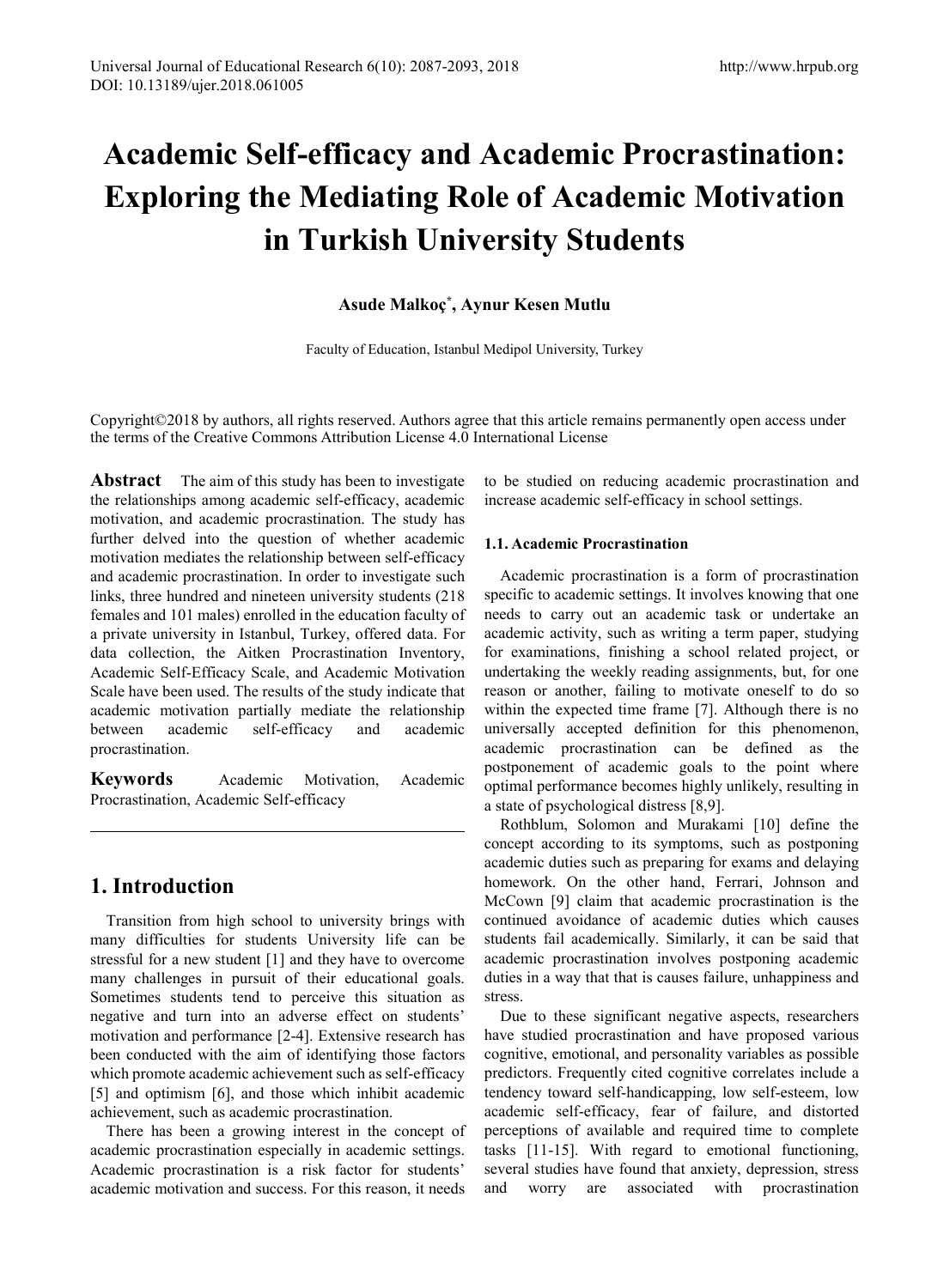[3,9,16,17,18], but the empirical evidence concerning the relationship between mood and procrastination is not definitive [19]. In terms of personality features, research has consistently shown that lower conscientiousness and, to a lesser extent, higher degrees of neuroticism, can be connected to procrastination [18,20,21,22,23]. In addition, Kandemir's study [55] concluded that academic procrastination could be predicted through an analysis of academic success mean, self-regulation and life satisfaction. In a study by Klassen, Krawchuk and Sukaina [56] procrastination was also found to be related to self-regulation, academic self-efficacy, self-esteem, and self-efficacy for self-regulation.

## **1.2. Academic Self-efficacy**

Self-efficacy has been defined in various ways and is described by Bandura [24] as a combination of self-confidence, self-reliance and trust in oneself. Self-efficacy does not refer to how much a person likes themselves, or how much they may enjoy the task at hand; rather, self-efficacy is concerned with how well a person believes they will be able to reach a desired outcome in a designated area [24]. In other words, self-efficacy refers to an individual's personal belief in his own efficacy capacities in order to produce a specific performance. In education, self-efficacy is a key contributing factor to learners' success, as it influences the choices learners make and the courses of action they pursue. Academic self-efficacy can be defined as the reflections of "student's personal beliefs in his own capacities to achieve educational duties at expected levels" [25]. Academic self-efficacy derived from Bandura's self-efficacy theory refers to "an individual's belief (conviction) that they can successfully achieve at designated level on an academic task or attain a specific academic goal [26-30].

Academic self-efficacy has been investigated in relation to various domains, including gender, academic motivation, and academic success. In her study, Bedel [31] looked into the relationship between academic self-efficacy, academic motivation, and attitudes towards teaching in pre-service teachers. It was concluded in the study that there was a significant relationship between academic motivation and academic self-efficacy. The findings of the study also revealed that academic self-efficacy was the predictor of academic motivation. The relationship between academic self-efficacy and motivation was also examined in the study by Husain [32]. In his study, Husain concluded that there was an association between academic self-efficacy and academic motivation of 135 undergraduate students. In another study by Ateş and Saylan [33], pre-service science teachers' academic self-efficacy and academic motivation were investigated in the Turkish context. It was concluded that there was a strong correlation between teachers' academic self-efficacy and academic motivation. In

another study by Tan [58], it was found that self-efficacy for self-regulated learning was significantly and negatively related to procrastination. High self-efficacy for self-regulated learning also predicted students' expectations of doing well and low self-efficacy for self-regulated learning predicted students' expectations of not doing well academically.

# **1.3. Academic Motivation**

In terms of education, motivation has a multi-dimensional structure which correlates with learning and academic motivation [Mohamadi, 2006, as cited in 34]. There are different interpretations of motivation. In the discipline of education, motivation is considered a phenomenon consisting of an individual's beliefs in their ability to carry out a specific task [35], the reasons and goals of the individual in conducting this task [36], and the emotional response concerning its being carried out [37].

Experts divide motivation into two major groups; namely, internal motivation and external motivation. While the individual influenced by the external motivation with an independent goal undertakes a specific activity, the internal motivation provides the sufficient incentive for performing the task [Mohamadi, 2006, as cited in 34]. Psychologists have noted that motivation should be taken into account in education because of its effective relationship with new learning, abilities, strategies and behaviors [38], and they have presented motivation for academic achievement as one of the preliminary constructs for defining such type of motivation [34]. Academic motivation is the driving force behind student's motivation to learn. It is the need and desire to excel in academic work [39]. It was found that there is a positive and significant relationship between achievement and academic motivation [40,41]. Köseoğlu [42] found that there is a statistically significant difference between male and female students in terms of academic motivation.

In past decades, due to the acceptance of the fact of motivation having an effect on students' academic achievement, psychologists have recognized and examined the effective factors in motivation for academic achievement. The results of this research have indicated that personality, family, university and social variables are all related to this construct [Masaali, 2007, as cited in 34]. For instance, students' self-esteem and motivation for academic achievement in particular have intrinsically affected the learning and academic achievement [43]. In addition to this, in a study by Cerino [59] motivation and intrinsic motivation showed significantly unique effects on procrastination. Others have directed their studies towards forwarding intellectual ability, learning style, personality and motivation for academic achievement as the predictors of academic achievement in higher education [44]. In one such study, focused on medical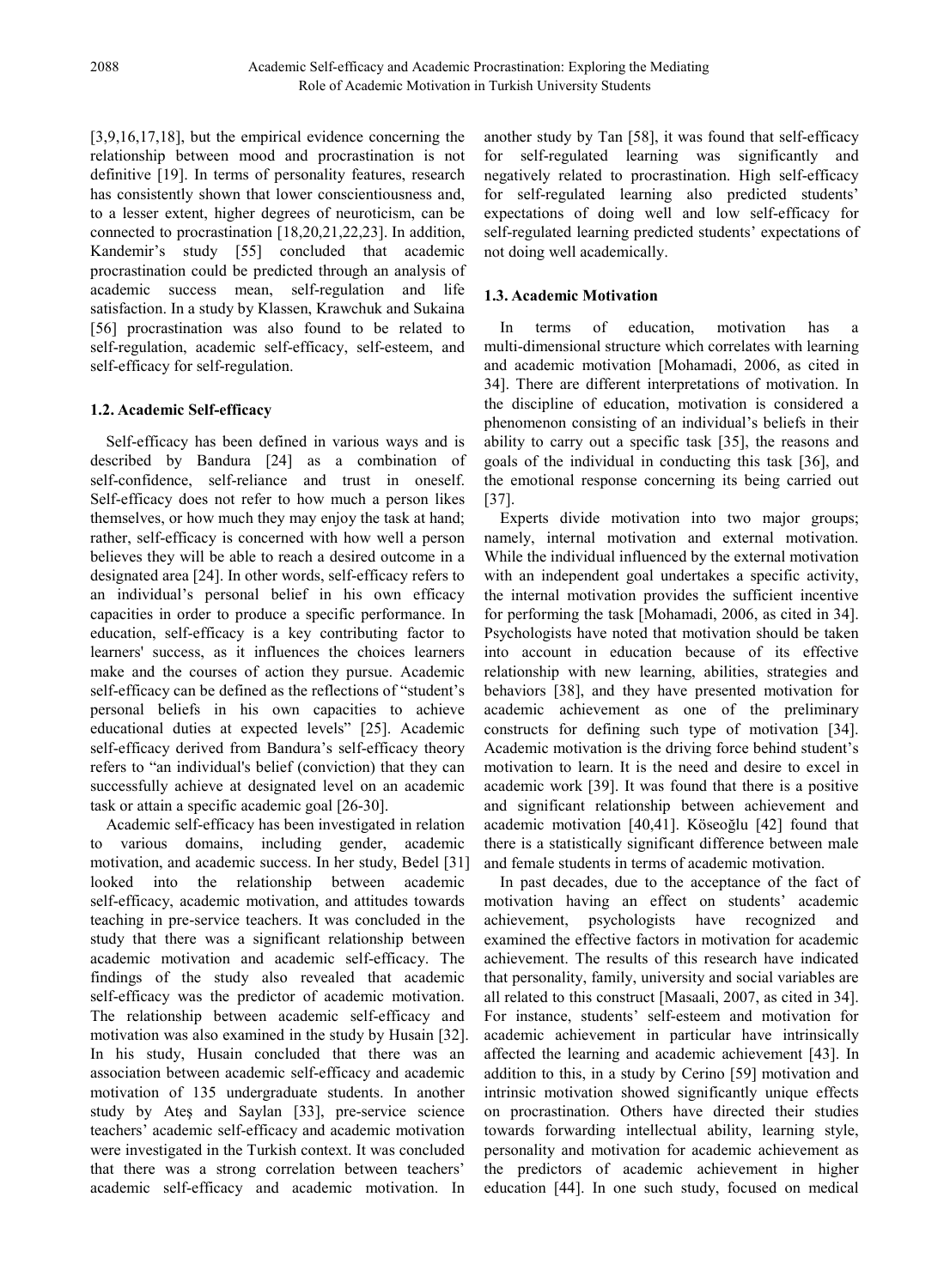students, the most important motivational factor in choosing medicine as an academic major appeared to be personality factors, such as social status [45]. In Faculty of Medicine of Pennsylvania University, 90 percent of the students were satisfied with the instructional programs and the majority of them were interested in research-oriented jobs in academic centers [46]. In another study, the motivation in students of dentistry was reported differently across males and females [47].

## **1.4. Research Questions**

The main purpose of this study was to search the role of academic motivation in the relation between academic self-efficacy and academic procrastination. In other words, the study examined whether academic motivation might play a mediating role between academic self-efficacy and academic procrastination.

To this end, the following research questions were posed:

- 1. What are the relationships between academic self-efficacy, academic motivation, and academic procrastination?
- 2. Is academic self-efficacy a predictor of academic procrastination?
- 3. Is academic motivation a predictor of academic procrastination?
- 4. Does academic motivation mediate the relationship between self-efficacy and academic procrastination?

# **2. Method**

## **2.1. Participants and Procedure**

The data for the present study was collected from three hundred nineteen university students (218 females and 101 males) enrolled in the education faculty of a private university in Istanbul, Turkey. Of the participants, 115 were freshmen, 125 were sophomores and 77 were juniors. The data was collected from three departments (English Language Teaching, Counseling and Guidance and Special Education). The participants' ages ranged from 18 to 42, with an average age of 21.44. The participants filled out the questionnaires in their regular classroom hour. There was no time limitation to complete the questionnaires.

#### **2.2. Measures**

#### 2.2.1. Academic Procrastination

Academic procrastination was measured using the Aitken Procrastination Inventory [48]. As to collect data for the current study, a Turkish version of the inventory adapted by Balkıs [49] was used. The inventory consists of 19 items through which participants report their academic procrastination. The statements in the inventory are rated on a 5-point Likert scale with response options of *false, mostly false, sometimes false/sometimes true, mostly true, and true*. In the current study, the Cronbach alpha coefficient for this scale measured .83.

## 2.2.2. Academic Self-efficacy

In order to measure academic self-efficacy on the part of the participants of the current study, the Academic Self-Efficacy Scale was used, as originally developed by Jerusalem and Schwarzer [50] and adapted to Turkish by Yılmaz, Gürçay, and Ekici [51]. The scale consists of 7 items rated on a 4-point Likert scale. The Cronbach alpha coefficient for this scale was measured at .71.

## 2.2.3. Academic Motivation

Academic motivation was measured using the Academic Motivation Scale developed by Bozanoğlu [52]. The scale consists of 20 items rated on a 5-point Likert scale. In the current study, Cronbach alpha coefficient for this scale was .90.

# **3. Results**

The data analysis section is presented step by step, by restating each research question and presenting the related analysis.

1. What are the relationships between academic self-efficacy, academic motivation, and academic procrastination?

To answer the abovementioned question, the Pearson Product-moment Test was used, the results of which are presented in Table 1.

**Table 1.** Correlations between Academic Self-efficacy, Motivation, and Procrastination

|                           | Academic<br>Motivation | Academic<br>Procrastination |
|---------------------------|------------------------|-----------------------------|
| Academic<br>Self-efficacy | $407**$                | $-312**$                    |
| Academic<br>Motivation    |                        | $-482**$                    |

The table reveals that while academic self-efficacy has a positive relationship with academic motivation (r=.407), its relationship with academic procrastination is negative (r=-.312). The relationship between academic procrastination and academic motivation is also negative  $(r=-.482)$ .

- 2. Is academic self-efficacy a predictor of academic procrastination?
- 3. Is academic motivation a predictor of academic procrastination?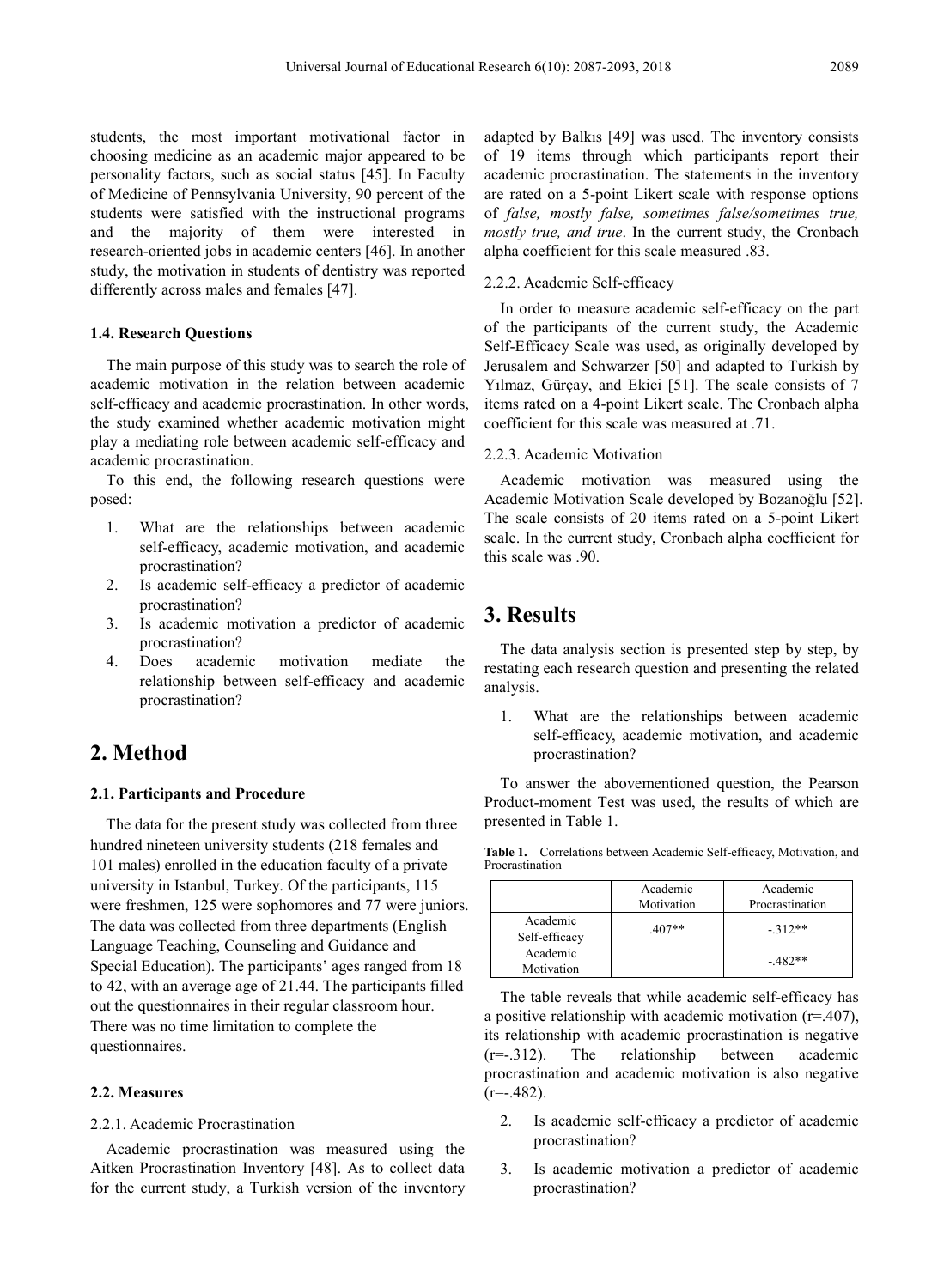To answer the abovementioned questions, multiple regression analysis was applied. First of all, a number of assumptions for regression analysis were tested before the main analysis. The sufficient sample size in regression analysis is calculated using  $N > 50 + 8m$  formula. For this study, the minimum number of participants required was 66, which was fulfilled given the 319 participants of the study. In addition, multicollinearity, singularity, and linearity were examined based on the criterion that the correlation should not exceed .80 between each pair of variables. This assumption was met also. Lastly, probability plot and scatter plot for normality assumption

disclosed that the data has a normal and linear distribution for the sample. Also, to check for outliers and normality Mahalonobis and Cook's distances were calculated. Having two predictor variables, the value for the Mahal distance was found 13.72. For Cook's distance values larger than 1 are a source of concern [54]. In this study it was found .093. As a result, all the assumptions seemed to be met in order to carry out regression analysis.

## **Regression Analysis**

After preliminary analysis, regression analysis was conducted. Results are shown in Table 2.

**Table 2.** Regression Analysis Results Regarding Academic Procrastination Behavior of University Students According to Academic Self-efficacy and Academic Motivation

|                          | Unstandardized Coefficients |            | Standardized<br>Coefficients |            |                |          |
|--------------------------|-----------------------------|------------|------------------------------|------------|----------------|----------|
| Variables                | B                           | Std. Error |                              |            | R <sub>2</sub> |          |
| Academic Procrastination |                             |            |                              |            |                |          |
| (Constant)               | 70.548                      | 3.368      |                              | $20.946**$ |                |          |
| Academic self-efficacy   | $-.409$                     | .157       | $-139$                       | $-2.605*$  | .25            | 52.131** |
| Academic motivation      | $-.333$                     | .042       | $-425$                       | $-7.955**$ |                |          |

\*p<.05 \*\*p<.001

The conclusion that can be drawn from Table 2 is that close to 25 percent of variation in the participants' scores can be predicted by the two variables of academic self-efficacy and academic motivation. Overall model has been successful in predicting the participants' procrastination as a result of self-efficacy and motivation  $[F(2,316) = 52.131;$ p<.001] Apparently academic self-efficacy ( $\beta$ = -.139; p<.05) and academic motivation ( $\beta$ = -.425; p<.001) both have been able to significantly predict the participants' academic procrastination.

4. Does academic motivation mediate the relationship between self-efficacy and academic procrastination?

To answer the abovementioned question, partial correlation was calculated to single out the effect of self-efficacy on procrastination by controlling for the effect of motivation. Table 3 presents the results of this test.

| Control Variables   |                           |                         | academic<br>self-efficacy | academic<br>procrastination | academic<br>motivation |
|---------------------|---------------------------|-------------------------|---------------------------|-----------------------------|------------------------|
| -none- <sup>a</sup> | academic<br>self-efficacy | Correlation             | 1.000                     | $-312$                      | .407                   |
|                     |                           | Significance (2-tailed) | $\cdot$                   | .000                        | .000                   |
|                     |                           | df                      |                           | 317                         | 317                    |
| academic motivation | academic<br>self-efficacy | Correlation             | 1.000                     | $-.145$                     |                        |
|                     |                           | Significance (2-tailed) | $\bullet$                 | .010                        |                        |
|                     |                           | df                      | $\theta$                  | 316                         |                        |

**Table 3.** Partial Correlation Showing the Effect of Self-efficacy on Procrastination after Controlling for the Effect of Motivation

This table shows that when the effect of motivation is not controlled for, self-efficacy has a negative correlation of -.312 with academic procrastination. But, when motivation is also added to the equation, the negative correlation reduces to -.145. This finding suggests that motivation mediates the relationship between self-efficacy and procrastination positively. That is, students with higher motivation procrastinate less compared to students with lower motivation.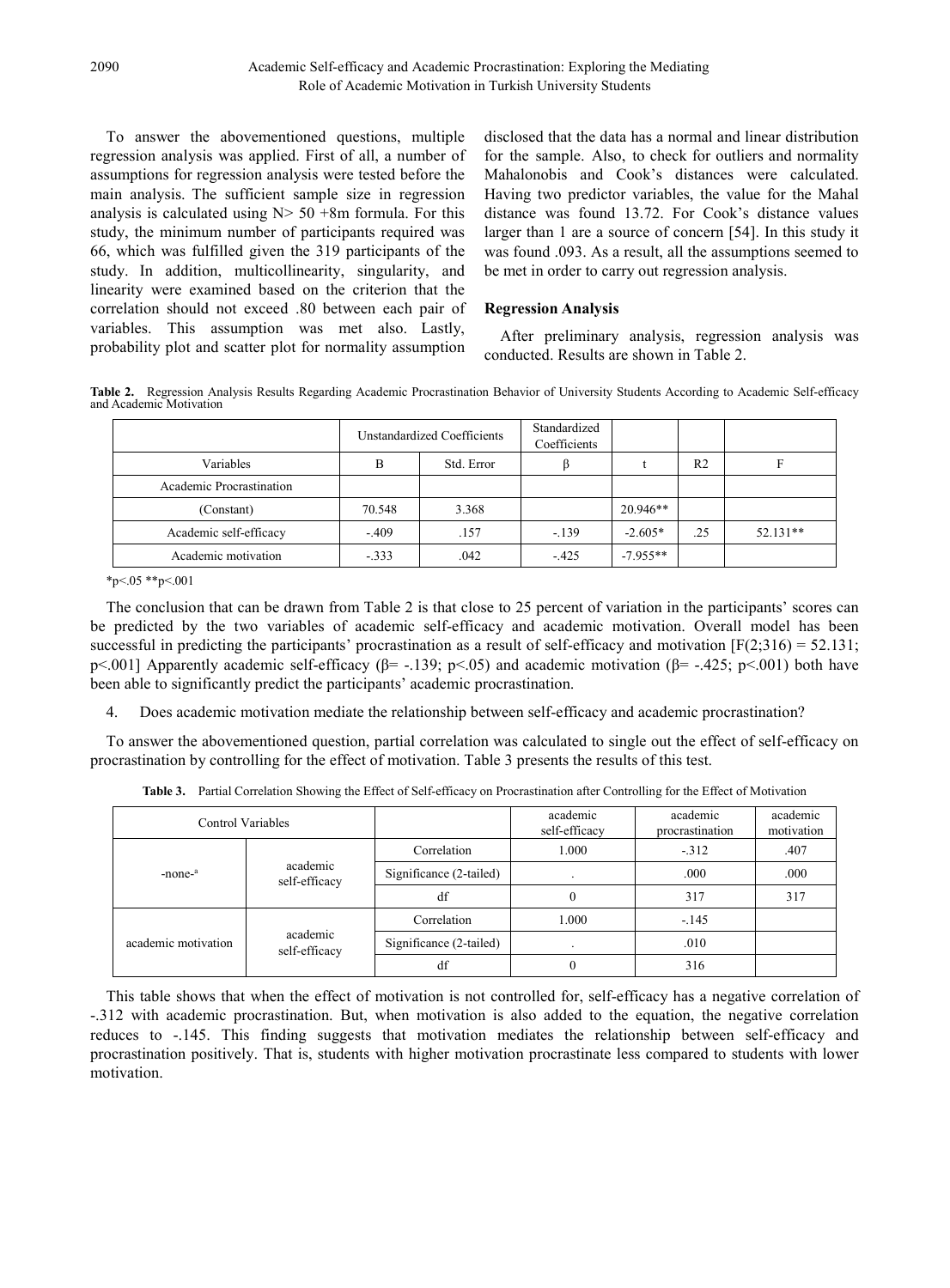# **4. Conclusions**

The current study was an investigation of the relationship among academic self-efficacy, academic procrastination and academic motivation. Firstly, it was examined whether academic self-efficacy and academic motivation are predictors of academic procrastination. In addition, the mediating role of academic motivation in the relationship between academic self-efficacy and academic procrastination was also assessed. The results of a regression analysis indicated that academic self-efficacy and academic motivation were significant and inverse predictors of procrastination. Individuals with strong academic self-efficacy and academic motivation tended to report less procrastination. Another result derived from this study is the relationship between academic self-efficacy and academic procrastination was partially mediated by academic motivation.

These findings are consistent with the few studies [55-58]. Kandemir [55] found that academic success mean, self-regulation and life satisfaction predicted academic procrastination. Likewise, Klassen, Krawchuk and Sukaina [56] reported that self-regulation, academic self-efficacy, self-esteem, and self-efficacy for self-regulation are related to procrastination. Among these, self-efficacy for self-regulation appears the most predictive of procrastination tendencies.

In another study carried out by Tan [58], it was found that self-efficacy for self-regulated learning was significantly and negatively related to procrastination. High self-efficacy for self-regulated learning also predicted students' expectations of doing well and low self-efficacy for self-regulated learning predicted students' expectations of not doing well academically. Besides, Lee [57] indicated that high procrastination was associated with lack of self-determined motivation and low incidence of flow state. In addition to this, motivation and intrinsic motivation showed significantly unique effects on procrastination [59]. Academic motivation predicted academic procrastination, yet self-efficacy did not make a unique contribution to the model beyond the variance accounted for by academic motivation. In contrast with our own study, Azar [60] concluded that academic procrastination is inversely a significant predictor of academic achievement. In our study, however, we have observed that academic motivation is a predictor of academic procrastination.

This study's result is important for several reasons. The study suggests the importance of academic self-efficacy and academic motivation on academic procrastination as it can be a substantive problem for some students [19], and the reasons for and functions of task postponement have gained a great deal of research attention over the last ten years. Thanks to a better understanding of the reasons beyond academic procrastination, important methods may be found in order to discourage procrastinating and, it is

hoped, increase academic success.

Furthermore, preventative or treatment programs which harness such methods may be developed with the aim of combatting procrastination in school settings. Such intervention programs already in operation have focused on cognitive techniques such as time management [18, 61,62], and motivation strategies and were found effective. The effort to develop psycho-educational programs to minimize procrastination among college students including other factors such as self-efficacy, self-confidence, managing daily activities is of vital importance in gaining success.

The study has some implications both for teacher candidates and teacher trainers. It would be beneficial to integrate awareness raising activities and a specially designed training program emphasizing such concepts as academic motivation, academic self- efficacy and academic procrastination into the curriculum in the faculty of education. Through such training, teacher candidates can become aware of the importance of these concepts and develop strategies to cope with them in their professional life as a teacher.

Several limitations should be considered in interpreting the findings of this study. For one, our sample was limited in size and diversity. In addition, the cross-sectional, correlational design limited the conclusions that could be drawn about the direction and nature of the relationships observed. Due to this lack of control, extraneous variables could have influenced participant response.

# **REFERENCES**

- [1] Noel, L., Levitz, R., & Saluri, D. (1985). Increasing student retention: Effective programs and practices for reducing dropout rate. San Francisco, CA: Jossey-Bass.
- [2] Ames, C. (1992). Classrooms: goals, structures, and student motivation. Journal of Educational Psychology, 84, 261-271.
- [3] Amirkhan, J. H. (1998). Attributions as predictors of coping and distress. Personality and Social Psychology Bulletin, 24, 1006-1018.
- [4] Covington, M. V. (1993). A motivational analysis of academic life in college. In J. Smart (ed.), Higher Education: Handbook of Theory and Research, Vol. 9, pp. 50-93. New York: Agathon Press.
- [5] Bandura, A. (1982). Self-efficacy mechanisms in human agency. American Psychologist, 37, 122-147.
- [6] Scheier, M. F., & Carver, C. S. (1985). Optimism, coping, and health: Assessment and implications of generalized outcome expectancies. Health Psychology, 4, 219-247.
- [7] Ackerman, D. S., & Gross, B. L. (2005). My instructor made me do it: Task characteristics of procrastination. Journal of Marketing Education, 27, 5-13.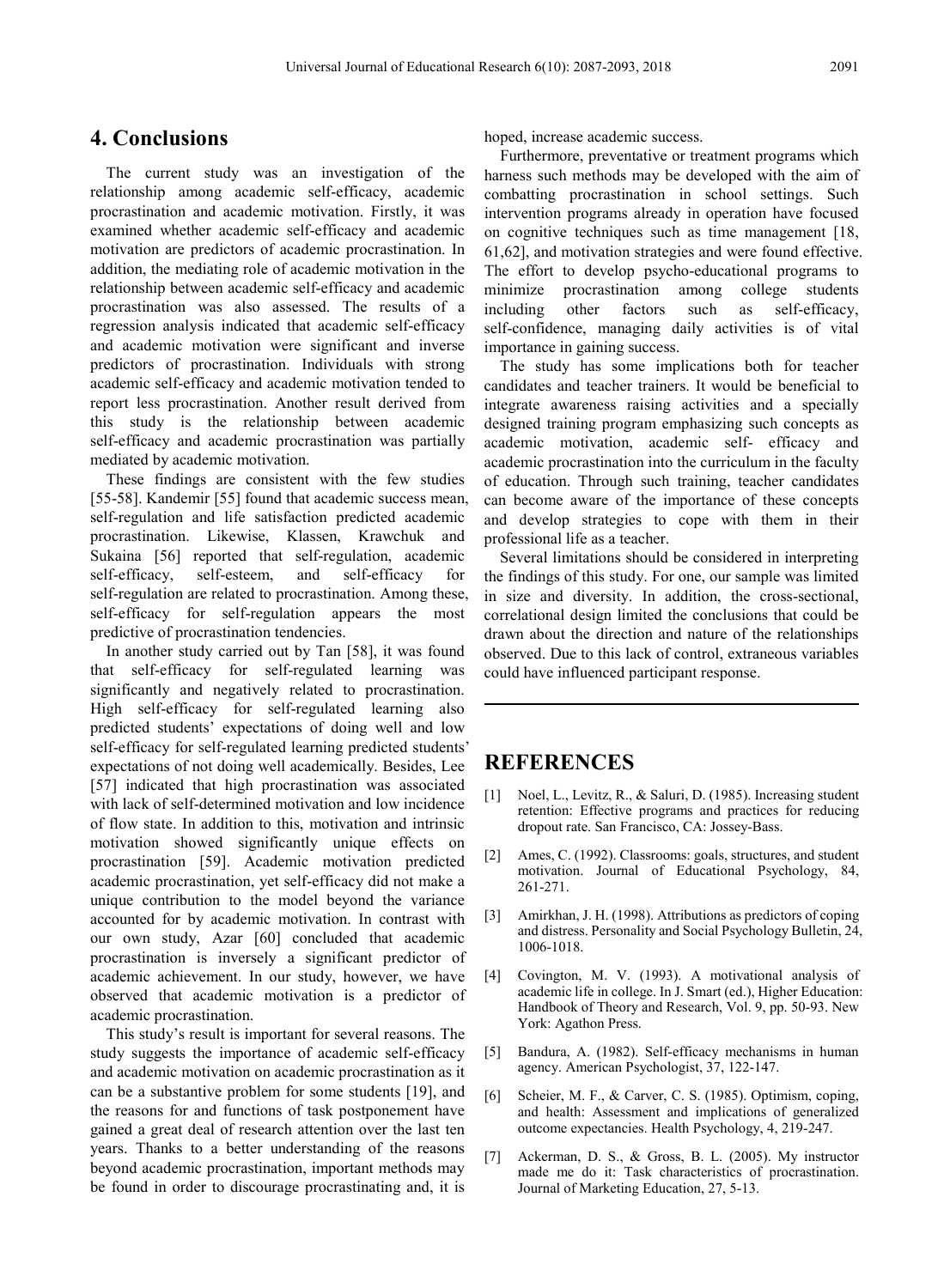- [8] Ellis, A., & Knaus, W. J. (1977). Overcoming procrastination. New York, NY: Institute for Rational Living.
- [9] Ferrari, J. R., Johnson, J. L., & McCown, W.G. (Eds.). (1995). Procrastination and task avoidance: Theory, research and treatment. New York, NY: Plenum Press.
- [10] Rothblum, E. D., Solomon, L. J., & Murakami, J. (1986). Affective, cognitive, and behavioral differences between high and low procrastinators. Journal of Counseling Psychology, 387-394.
- [11] Ferrari, J. R., Parker, J. T., & Ware, C. B. (1992). Academic procrastination: Personality correlates with Myers-Briggs types, self-efficacy, and academic locus of control. Journal of Social Behavior and Personality, 7, 495-502.
- [12] Ferrari, J. R. & Tice, D. M. (2000). Procrastination as a self-handicap for men and women: A task-avoidance strategy in a laboratory setting. Journal of Research in Personality, 34, 73-83.
- [13] Judge, T. A., & Bono, J. E. (2001). Relationship of core self-evaluations traits—self-esteem, generalized self-efficacy, locus of control, and emotional stability—with job satisfaction and job performance: A meta-analysis. Journal of Applied Psychology, 86, 80-92.
- [14] Kachgal, M. M., Hansen, L. S., & Nutter, K. J. (2001). Academic procrastination prevention/intervention: Strategies and recommendations. Journal of Developmental Education, 25, 14-20.
- [15] Pychyl, T. A., Coplan, R. J., & Reid, P. A. (2002). Parenting and procrastination: Gender differences in the relations between procrastination, parenting style and self-worth in early adolescence. Personality and Individual Differences, 33, 271-285.
- [16] Antony, M. M., Purdon, C. L., Huta, V., & Swinson, R. P. (1998). Dimensions of perfectionism across the anxiety disorders. Behavior Research and Therapy, 36, 1143-1154.
- [17] Stoeber, J., & Joormann, J. (2001). Worry, procrastination and perfectionism: Differentiating amount of worry, pathological worry, anxiety and depression. Cognitive Therapy and Research, 25, 49-60.
- [18] Van Eerde, W. (2003). A meta-analytically derived nomological network of procrastination. Personality and Individual Differences, 35, 1401-1418.
- [19] Steel, P. (2007). The nature of procrastination: a meta-analytic and theoretical review of quintessential self-regulatory failure. Psychological Bulletin, 133(1), 65-94.
- [20] Johnson, J. L., & Bloom, A. M. (1995). An analysis of the contribution of the five factors of personality to variance in academic procrastination. Personality and Individual Differences, 18, 127-133.
- [21] Lee, D. G., Kelly, K. R., & Edwards, J. K. (2006). A closer look at the relationships among trait procrastination, neuroticism, and conscientiousness. Personality and Individual Differences, 40, 27-37.
- [22] Milgram, N. & Tenne, R. (2000). Personality correlates of decisional and task avoidant procrastination. European Journal of Personality, 14, 141-156.
- [23] Schouwenburg, H. C., & Lay, C. H. (1995). Trait procrastination and the Big Five factors of personality. Personality and Individual Differences, 18, 481-490.
- [24] Bandura, A. (1977). Self-efficacy: Toward a unifying theory of behavioral change. Psychological Review, 84(2), 191-215.
- [25] Pajares. F. (2002). Overview of social cognitive theory and self-efficacy. Available from: http://www.uky.edu/~eushe2/Pajares/eff.html.
- [26] Bandura, A. (1997). Self-efficacy: The exercise of control. New York, NY, US: W. H. Freeman and Company.
- [27] Eccles, J. S., & Wigfield, A. (2002). Motivational beliefs, values, and goals. Annual Review of Psychology, 53, 109-132.
- [28] Elias, S. M., & Loomis, R. J. (2002). Utilizing need for cognition and perceived self-efficacy to predict academic performance. Journal of Applied Social Psychology, 32, 1687-1702.
- [29] Linnenbrink, E. A., & Pintrich, P. R. (2002). Motivation as enabler of academic success. School Psychology Review, 31, 313-327.
- [30] Schunk, D. H., & Pajares, F. (2002). The development of academic self-efficacy. In A. Wigfield & J. Eccles (Eds.), Development of achievement motivation (pp.15-31). San Diego, CA: Academic Press.
- [31] Bedel, F. E. (2014). Exploring academic motivation, academic self-efficacy and attitudes toward teaching in pre-service early childhood education teachers. Journal of Education and Training Studies, 4(1), 142-149.
- [32] Husain, U.K. (2014). Relationship between Self-Efficacy and Academic Motivation. International Conference on Economics, Education and Humanities (ICEEH'14) Dec. 10-11, 2014 Bali (Indonesia).
- [33] Ates, H., & Saylan, A. (2015). Investigation of pre-service science teachers' academic self-efficacy and academic motivation toward biology. 2nd International Eurasian Educational Research Congress (EJER Congress 2015), Hacettepe University, Ankara, Turkey.
- [34] Amrai, K., Motlagh, S. E., Zalani, H. A. & Parhon, H. (2011). The relationship between academic motivation and academic achievement students. Procedia Social and Behavioral Sciences, 15, 399-402.
- [35] Jones, B. D. (2009). Motivating students to engage in learning: the music model of academic motivation. International Journal of Teaching and Learning in Higher Education, 21(2), 272-285.
- [36] Mallick, S., K., De, K. K., & Mukhopadhyay, R. (2017). Academic motivation of secondary school students: a critical study. European Journal of Education Studies, 3(4), 661-673.
- [37] Lang P. J., Bradley M. M. (2008). Appetitive and defensive motivation is the substrate of emotion. In A. J. Elliot (Ed.), Handbook of Approach and Avoidance Motivation (pp. 51-66) New York: Psychology Press.
- [38] Sharma, D., & Sharma, S. (2018). Relationship between motivation and academic achievement. International